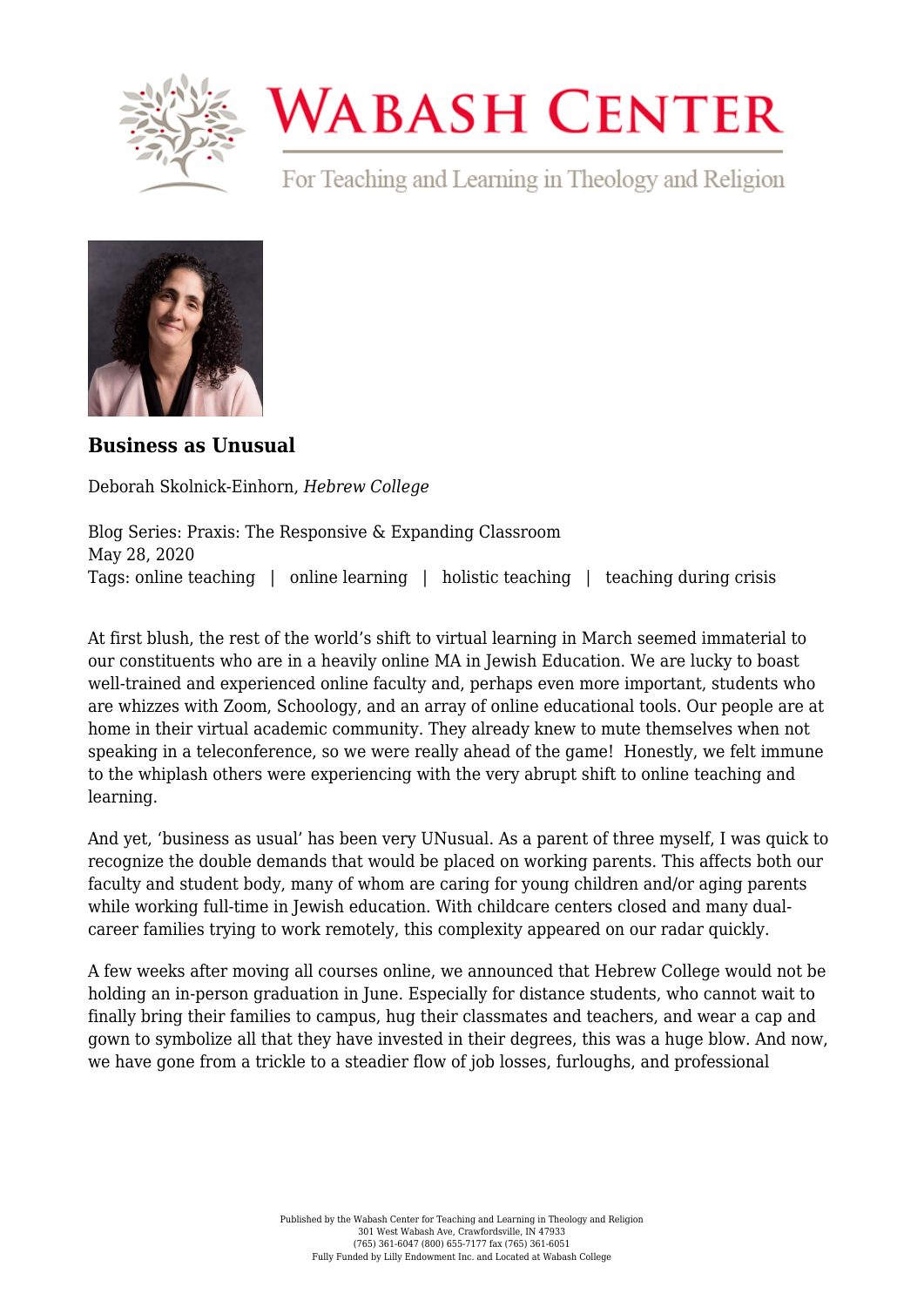uncertainty. For the soon-to-be-graduates, many have gone from looking at the many pathways forward for their careers to worrying about their next paycheck in their current role.

Even though our students are well-versed in learning online and forging and maintaining deep relationships over Zoom and FaceTime, this experience has been difficult. And so, I imagine for those faculty and students for whom virtual learning is new, and are experiencing the same stressors and uncertainties as I've described, this experience is multi-layered and fraught. With that in mind, I'd like to share my approach to graduate education, which builds on what I've learned over a decade-plus teaching virtually and adapts it for the moment at hand.

- **Focus first on the 'extracurricular.'** With so much uncertainty and added stress in their personal and professional lives, students need to use the reflective space of the classroom to process their experiences—and to channel them into future material for growth. To my mind, this now trumps any other course objective. Once grounded and feeling seen (and this must happen repeatedly throughout the crisis), students will have greater capacity to engage in the material and hopefully reach many of the original course objectives. Do this by creating distinct spaces and times for processing and opportunities to grieve for whatever feels lost—this may be one-to-ones with faculty, a discussion board set aside for this purpose only, and/or facilitated/recurring peer conversations. These multiple entries allow for all types of processing so that students can find their comfort zone.
- **Uncoverage over coverage.** Given time lost in the shift to online learning, and significant class time invested in shoring students up by reinvesting in relationships and care, it seems impossible that everything can still be covered. Though I toyed with it briefly, I shied away from upping the expectations of time for my course this spring in recognition of the physical and emotional work so many students were balancing on the home front. So, I focus on uncoverage rather than coverage. What happens when we let go of covering every thinker in a time period? Does it allow us to delve more deeply into one theologian? Or perhaps explore a single theme across many generations of thinkers? Allowing students the space to unpack (or uncover) texts, analyze them critically, and relate them to what's happening in their lives today may make for better integration and assimilation of the material in the end.
- **Expect less, but give more.** Where you can, lighten the reading load by removing a non-essential reading, mark one or more tangential sessions optional, and let students know that you will approach their work with an especially generous heart this semester. This is not meant to suggest compromising our academic standards, but to adjust them in places where flexibility exists. Recognize that students may have less to give academically but at the same time need more mentorship, empathy, and care—and try to navigate your own personal-professional juggle to accommodate those needs. To me, this is the most important thing I will ever teach my students.

As teachers of theology, religion, religious education and thought, we have an added responsibility—and privilege—to create caring communities that recognize the holistic nature of our students' lives. I am always mindful that when I teach these students, who are